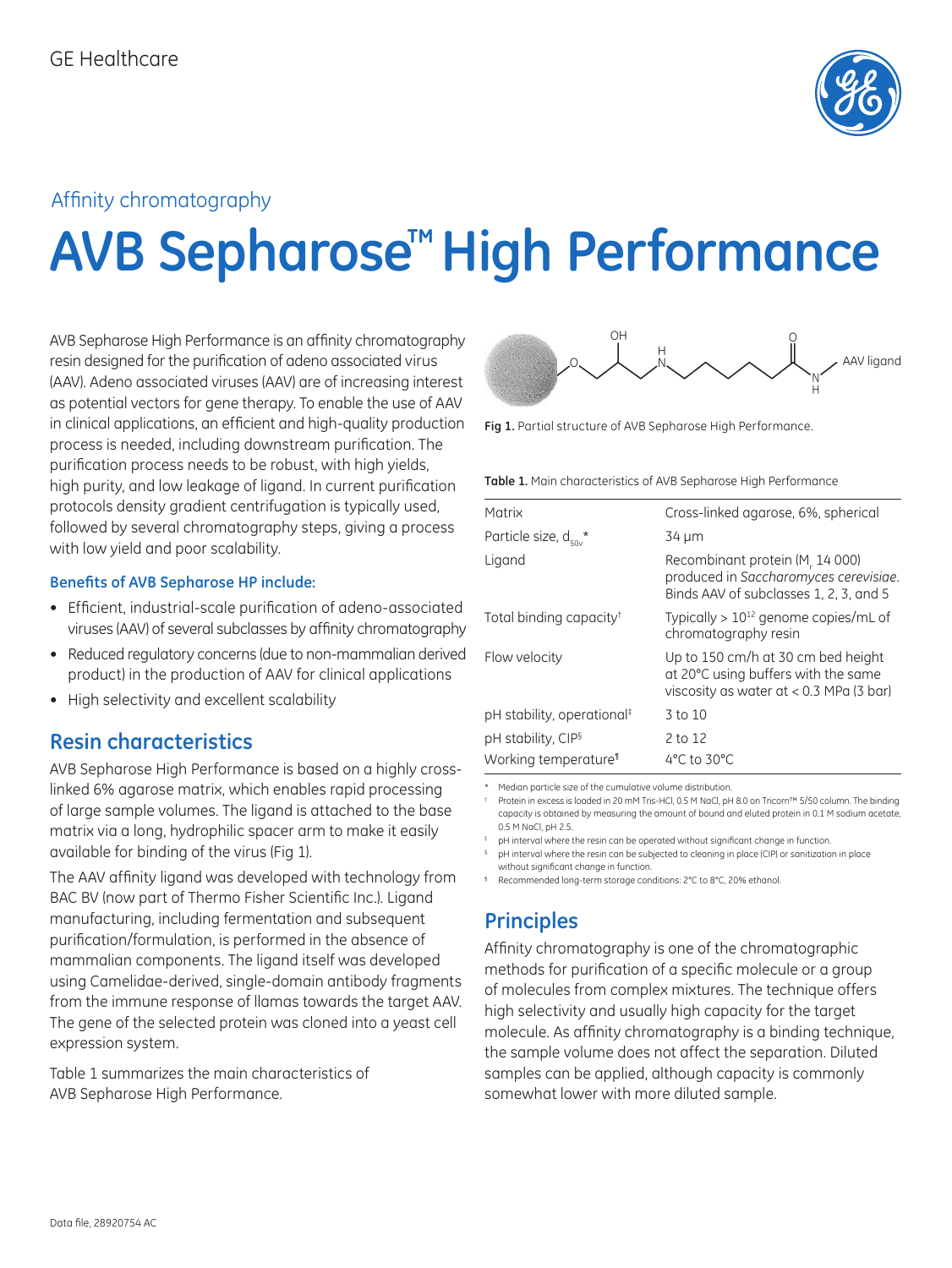The immobilized ligand adsorbs the target molecule under suitable binding conditions. Under suitable elution conditions, the target molecule is desorbed. These conditions depend on the target molecule, feed composition, and the chromatography resin, and they must be evaluated together with other chromatographic parameters (e.g., sample load, flow velocity, bed height, regeneration, cleaning-in-place, etc.) to establish the conditions that will bind the largest amount of target molecule in the shortest time and with the highest product recovery.

Regeneration should restore the original function of the resin. Depending on the nature of the sample, regeneration is normally performed after each cycle, followed by re-equilibration in start buffer. In order to prevent build-up of contaminants over time, more rigorous protocols may have to be applied (see cleaning in place [CIP] and sanitization in place [SIP]).

# **Application**

When using AVB Sepharose High Performance the AAV can be applied directly from clarified AAV vector cell lysate. Conventional buffers (e.g., PBS, Tris, citrate) may be used for loading, washing, and elution. Virus binds to the column at around neutral pH and is typically eluted by lowering the pH, for example in the range of pH 2 to 5 (see *Screening of different elution conditions*). Since AAV is sensitive to highly acidic conditions (1), it is important to minimize the exposure to low pH during elution. Therefore, collected elution fractions should be neutralized immediately.

#### *Screening of different elution conditions*

Although AAV is efficiently eluted at low pH, the virus is sensitive to highly acidic conditions (1). Therefore, we designed a study to determine whether alternative buffers could be used for elution. Seven elution buffers were prepared (Table 2). Microplates were used to facilitate the screening of various elution conditions. Three elution conditions were further evaluated using AVB Sepharose High Performance column chromatography. Low pH elution provided the highest virus yields using column chromatography; subsequent high pH elution with arginine provided a minimal increase in yield. Although the virus yield after column chromatography was lower with high pH buffer and arginine compared with low pH buffer, the purity of the virus was comparable.

### *Elution buffer formulation*

Published reports (2–4) and internal data were used for guidance in elution buffer formulation (Table 2). Arginine was included because it has been shown to enhance elution of antibodies from Protein A and from an antigen-conjugated agarose column (2) and to increase the recovery of enzymes in dye-affinity chromatography (3). Arginine seems to improve recovery and separation of proteins by reducing interaction of the protein with the column. In addition, it reduces protein aggregation (2). As far as we know, arginine has not previously been used to elute virus. MgCl $_{_{2}}$  (2.5 M) was selected for inclusion because it has been used to elute AAV virus from an immuno-affinity column (4).

#### *Overview of microplate experiments*

Microplates were manually filled with 20 µL of AVB Sepharose High Performance or base matrix (Sepharose High Performance) per well. Liquid was removed between steps with centrifugation for 2 min at  $290 \times g$ . AAV sample (rAVV1,  $7 \times 10^{10}$  viral genomes/mL) was loaded at 200 µL per well. Equilibration, sample loading, and washing were identical for all wells. Two elution strategies were evaluated. In one strategy, one of the seven buffers listed in Table 2 was used for all three elutions. In another strategy, EB1 was always used for the first elution, followed by two elutions with one of the other buffers from Table 2. All eluted samples were analyzed by measuring the absorbance at 280 nm; samples of particular interest were further analyzed by AAV1 ELISA according to the manufacturer's instructions (PRAAVI; Progen Biotechnik GmbH, Heidelberg, Germany).

### *Procedure for microplate experiments*

The following steps were performed:

- 1. Equilibration (3 times) with 200 µL of equilibration buffer (20 mM Tris-HCl, 0.5 M NaCl, pH 8.0) per well.
- 2. Loading of 200 µL of rAAV1 sample per well. Microplates were incubated for 15 min on a shaker at 1100 rpm.
- 3. Washing (3 times) with 200 µL of wash buffer (20 mM Tris-HCl, 0.5 M NaCl, pH 8.0) per well.
- 4. Elution (3 times) with 200 µL of elution buffer per well. Two different elution strategies were used (see above).

| Table 2. Elution buffers evaluated in microplate experiments |  |  |
|--------------------------------------------------------------|--|--|
|                                                              |  |  |

| EB1             | 0.1 M sodium acetate, 0.5 M NaCl, pH 2.5                                                                             |
|-----------------|----------------------------------------------------------------------------------------------------------------------|
| EB <sub>2</sub> | 0.1 M sodium acetate, 0.5 M NaCl, 0.5 M arginine, pH 10.0                                                            |
| EB <sub>5</sub> | 20 mM Tris-HCl, 2.5 M MgCl <sub>2</sub> , pH 8.0                                                                     |
| EB <sub>6</sub> | 0.1 mM sodium acetate, 2.5 M MgCl <sub>2</sub> , pH 2.5                                                              |
| EB7             | 0.1 M glycine, 0.5 M NaCl, pH 3.0                                                                                    |
| EB <sub>8</sub> | 20 mM Tris-HCl, 0.5 M NaCl, 0.5 M arginine, pH 10.8                                                                  |
| EB <sub>9</sub> | 1.5 M NaCl, 0.02% (w/v) Tween™ 80, 50% (v/v) ethylene<br>glycol, 20 mM L-histidine, 20 mM CaCl <sub>2</sub> , pH 6.5 |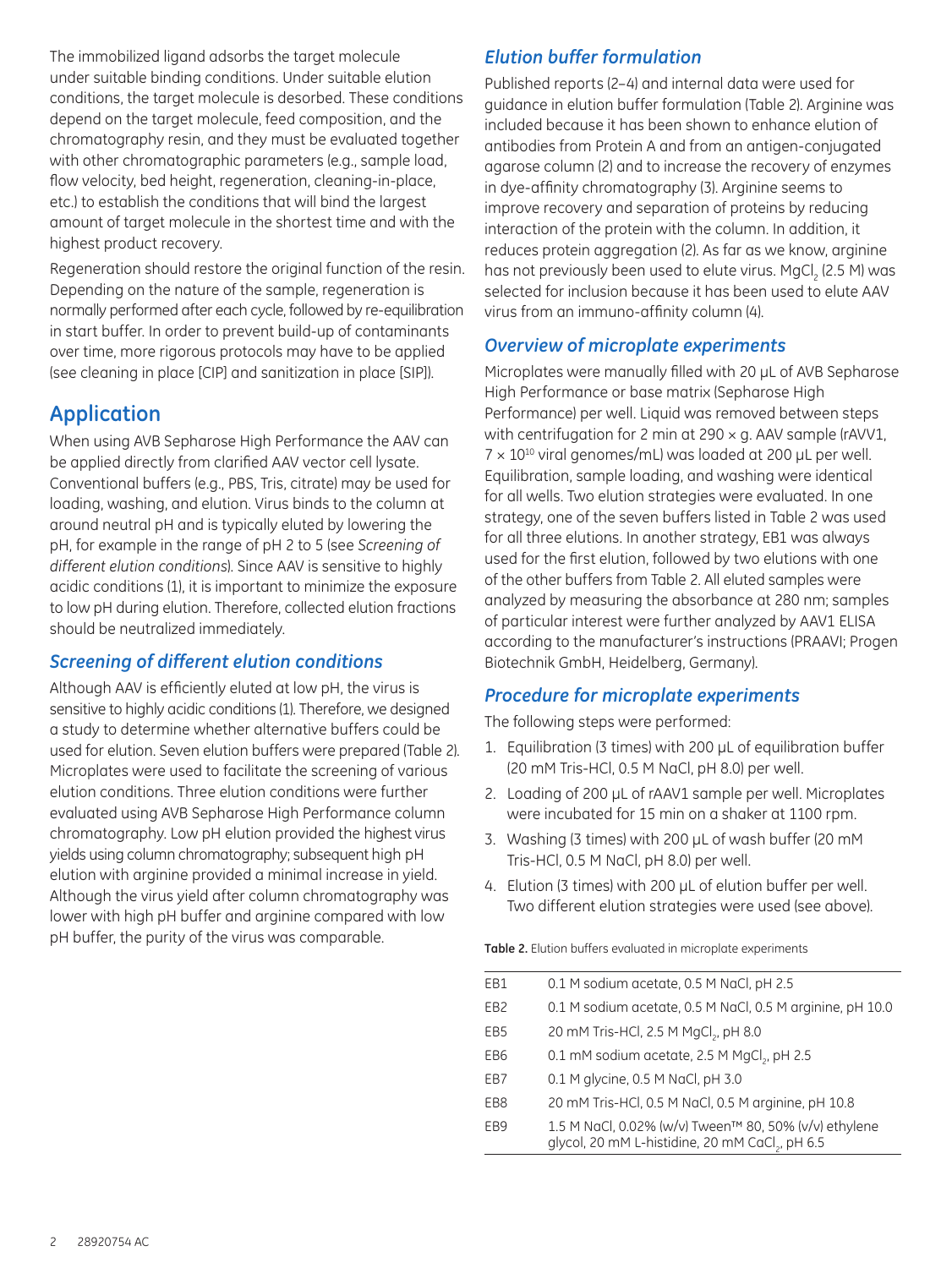#### *Results from microplate experiments*

In all cases, substantially more AAV was eluted from AVB Sepharose High Performance than from the base matrix, Sepharose High Performance. The base matrix did not show bind and elute properties. Instead, it retarded the AAV. The screening on microplates indicated that the yield of AAV1, based on A<sub>280</sub> readings, was highest with three elutions of EB8 (20 mM Tris-HCl, 0.5 M arginine, pH 10.8). In microplates, it was not possible to elute all the virus with low pH buffer (EB1). Using high pH elution with arginine (EB2) as a second step helped to elute material left on the gel after low pH elution.

#### *Overview of column experiments*

Columns were packed with 1 mL of AVB Sepharose High Performance at a flow rate of 214 cm/h. rAAV1 was eluted using three different conditions: low pH followed by high pH with 0.5 M arginine; high pH with 0.5 M arginine; or high pH with 1.0 M arginine. Eluted virus was detected using AAV1 ELISA (Progen). Fractions of interest were further analyzed using SDS-PAGE.

#### *Chromatographic results and yield determination*

Figure 2 shows the chromatographic results for low pH elution followed by high pH elution with 0.5 M arginine. Note that EB8 buffer was used instead of EB2 because of the higher buffering capacity of Tris at high pH. Fractions 2, 3, and 4 were collected after low pH elution, and fraction 7 was collected after high pH elution. The flowthrough and fractions were analyzed separately by AAV1 ELISA. Almost all of the bound virus (120% of 130% total recovered virus) was eluted after the initial low pH elution. In contrast to the results in the microplate experiments, only a small amount (6%) of the bound virus was eluted with the second, high pH elution containing arginine.

Chromatographic results for high pH elution containing 0.5 M arginine are shown in Figure 3. Eluted virus was 72% of 73% total recovered virus.

A third elution condition used high pH buffer containing 1.0 M arginine (Fig 4) to determine if a higher arginine concentration would improve yields. Eluted virus was 62% of 64% total recovered virus. Based on AAV1 ELISA results. Therefore, the increased arginine concentration did not improve recovery of the virus.

*Sample load:* 20 mL *Equilibration, loading,* 

*Flow rate:* 153 cm/h *System:* ÄKTA™ system

*Column:* Tricorn 5/50 (1 mL column volume) *Resin:* AVB Sepharose High Performance, 1 mL Sample: rAAV1 (7.0 × 10<sup>10</sup> viral genomes/mL) filtered through 0.2 µm filter

 *and wash buffer:* 20 mM Tris-HCl, 0.5 M NaCl, pH 8.0 *First elution buffer:* EB1 (0.1 M sodium acetate, 0.5 M NaCl, pH 2.5) *Second elution buffer:* EB8 (20 mM Tris-HCl, 0.5 M NaCl, 0.5 M arginine, pH 10.5)







**Fig 3.** Purification of AAV on AVB Sepharose High Performance using high pH elution with 0.5 M arginine. The absorbance at 260 and 280 nm is shown in red and blue, respectively. Conductivity is shown in green. Fractions (1 mL) were collected after the gradient was started.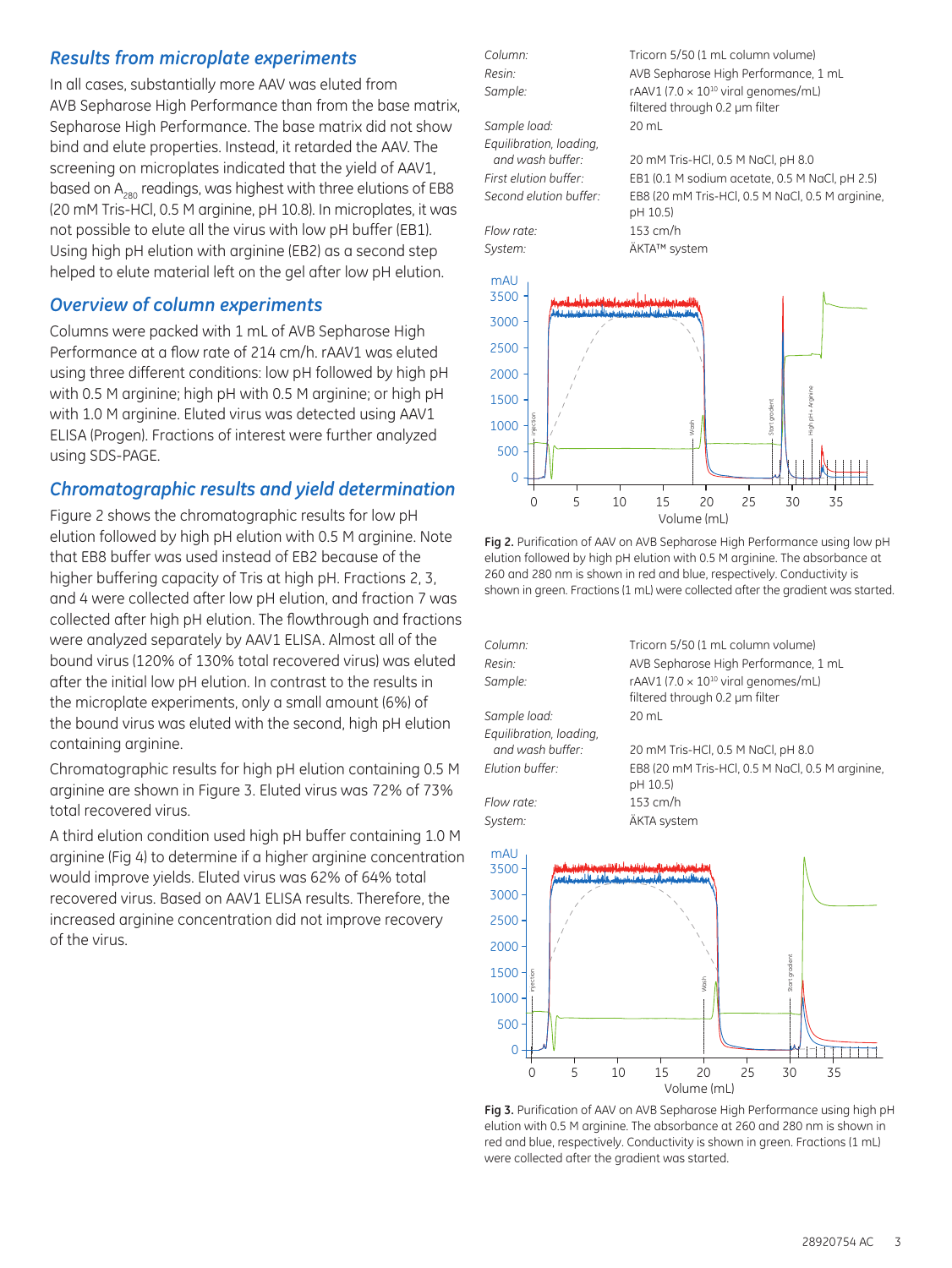

**Fig 4.** Purification of AAV on AVB Sepharose High Performance using high pH elution with 1.0 M arginine. The absorbance at 260 and 280 nm is shown in red and blue, respectively. Conductivity is shown in green. Fractions (1 mL) were collected after the gradient was started.

Volume (mL)

#### *SDS-PAGE results*

SDS-PAGE (Fig 5) shows only the three AAV viral capsid proteins, VP1, VP2, and VP3 (at M<sub>r</sub> 87 000, 73 000, and 62 000 respectively) in fractions eluted from AVB Sepharose High Performance columns using low pH buffer or high pH buffer containing 0.5 M arginine. These results indicate that high purity AAV is eluted in a single step regardless of the elution buffer used in these studies.

#### *Conclusions of this study*

These data indicate that low pH elution provides the highest yield of virus from AVB Sepharose High Performance affinity columns. Although yields were lower with high pH elution and 0.5 or 1.0 M arginine, these results show that high pH elution buffer containing arginine yields highly pure AAV. Therefore, high pH elution is a viable alternative for purifying virus that is sensitive to low pH.



**Lanes**

- 1. Molecular weight marker
- 2. Fraction 2 from low pH elution (Fig 2)
- 3. Fraction 7 from high pH elution (0.5 M arginine) that followed low pH elution (Fig 2)
- 4. Fraction 2 from high pH elution (0.5 M arginine; Fig 3)
- 5. Flowthrough (Fig 2)
- 6. Wash (Fig 2)
- 7. Loaded sample

**Fig 5.** SDS-PAGE results of AVB Sepharose High Performance column chromatography using two different elution conditions.

### *Stability*

The ligand is linked to the Sepharose High Performance base matrix via a stable amide bond. In a study where AVB Sepharose High Performance was stored at 40°C at different pH values for one week it was shown that the leakage is low between pH 2 and 12 (Fig 6). At higher pH there is a leakage of both carbon and nitrogen, indicating hydrolysis of the ligand.



**Fig 6.** Stability of AVB Sepharose High Performance at different pH.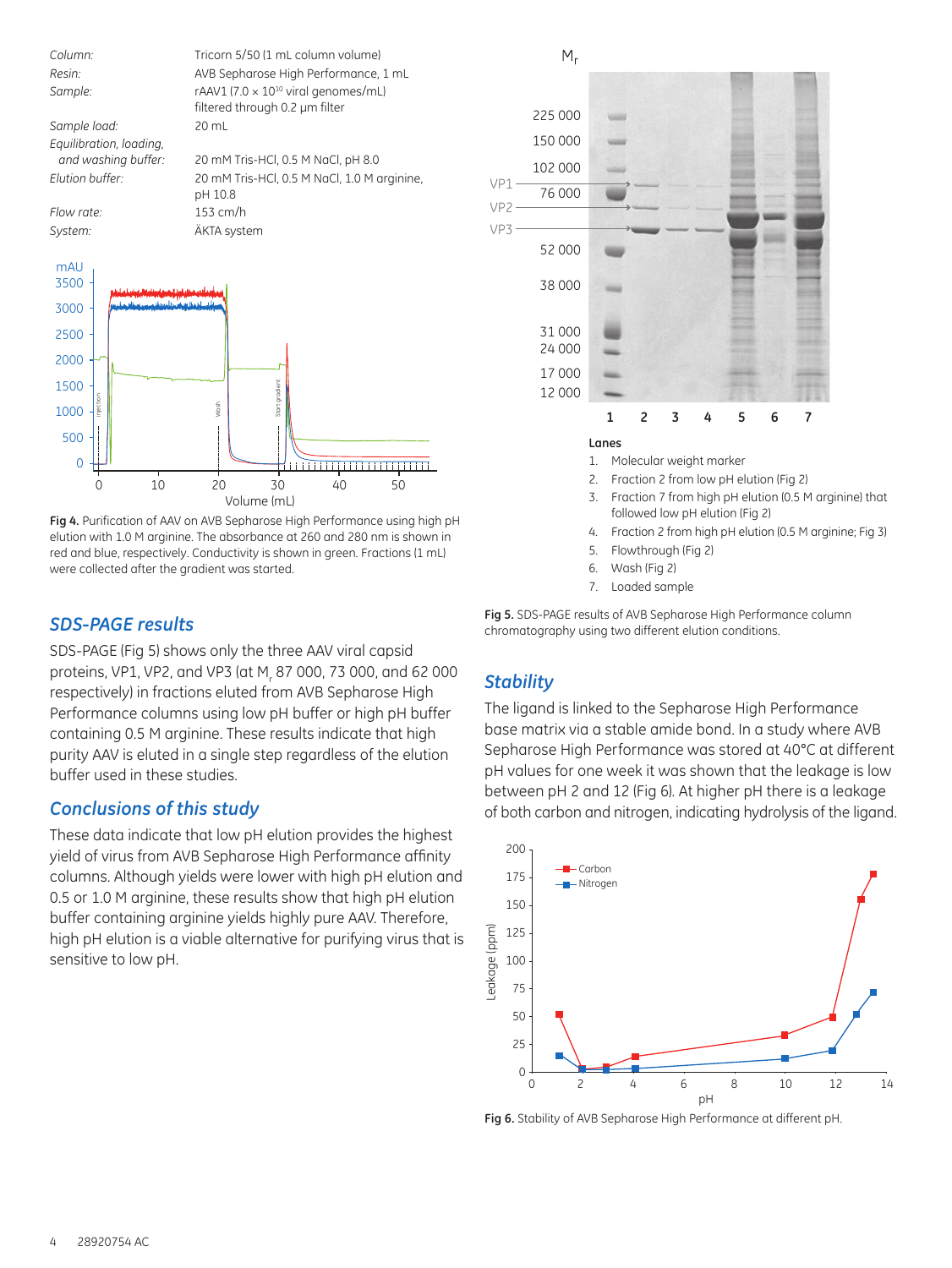For stability in commonly used cleaning and sanitization solutions, studies have been performed on KappaSelect and LambdaFabSelect resins, two other products employing Thermo Scientific™ CaptureSelect™ affinity ligands (Thermo Fisher Scientific). The results from these studies are expected to be valid for AVB Sepharose HP as well, except for stability at high pH, which is somewhat enhanced for LambdaFabSelect compared with other CaptureSelect ligand-containing products. For results, see data file for the respective product.

#### *Leakage assay*

For determination of ligand leakage from AVB Sepharose HP resin, the Thermo Scientific CaptureSelect AVB Sepharose HP Leakage ELISA Kit (Thermo Fisher Scientific) can be used.

# **Cleaning in place (CIP) and sanitization in place (SIP)**

A cleaning or sanitization protocol should be designed for each application, as the efficiency of the protocol is strongly related to the feedstock and other related operating conditions. The recommended protocol comprises initial strip of the resin at low pH, and then subjecting the resin to NaOH of low concentration for cleaning. Lastly, PAB (120 mM phosphoric acid, 167 mM acetic acid, 2.2 % v/v benzyl alcohol) is used for final sanitization of the resin. PAB solution is sensitive to light and should be freshly made not to damage the resin.

PAB solution should be stored in a dark bottle and kept no longer than for a week. PAB solution has a pH of < 2, and resin stability can be limited in prolonged exposure at such a low pH.

- 1. 0.1 M citric acid, pH 2.1; 10 min; 13 CV 10 CV PBS, pH 7.4
- 2. 10 mM NaOH, pH 12; 15 min; 19 CV 10 CV PBS, pH 7.4
- 3. PAB; 15 min; 19 CV

Equilibrate the resin using equilibration buffer prior to next purification cycle.

# **Storage**

The recommended storage conditions are 20% ethanol at 4°C to 8°C. AVB Sepharose High Performance is supplied pre-swollen in a 20% ethanol solution.

# **References**

- 1. Wu, N. *et al.* Production of viral vectors for gene therapy applications. *Curr. Opin. Biotechnol.* **11**, 205–208 (2000).
- 2. Ejima, D. *et al.* Improved column chromatography performance using arginine. *American Biotechnology Laboratory* 16–18 (Feb 2007).
- 3. Arakawa, T. *et al.* Improved performance of column chromatography by arginine: dye-affinity chromatography. *Protein Expr. Purif.* **52**, 410–414 (2007).
- 4. Summerford, C. *et al.* Viral receptors and vector purification: new approaches for generating clinical-grade reagents. *Nat. Med.* **5**, 587–588 (1999).

# **Interesting reading**

Smith R. H., *et al.* A simplified baculovirus-AAV expression vector system coupled with one-step affinity purification yields high-titer rAAV stocks from insect cells. *Mol. Ther.* **17**, 1888–1896 (2009).

# **Ordering information**

| Product                        | <b>Quantity</b> | <b>Product code</b> |
|--------------------------------|-----------------|---------------------|
| AVB Sepharose High Performance | 75 mL           | 28411201            |
|                                | 1 <sub>L</sub>  | 28411202            |
|                                | 5 L             | 28411203            |
|                                | 10 <sub>L</sub> | 28411204            |
| Prepacked HiTrap™ column       | $5 \times 1$ mL | 28411211            |
|                                | $1 \times 5$ mL | 28411212            |

#### *Related literature*

| AVB Sepharose High Performance<br>Regulatory Support | File on request |
|------------------------------------------------------|-----------------|
| Affinity Chromatography Handbook                     | 18102229        |
| Affinity Columns and Media, Selection Guide          | 18112186        |